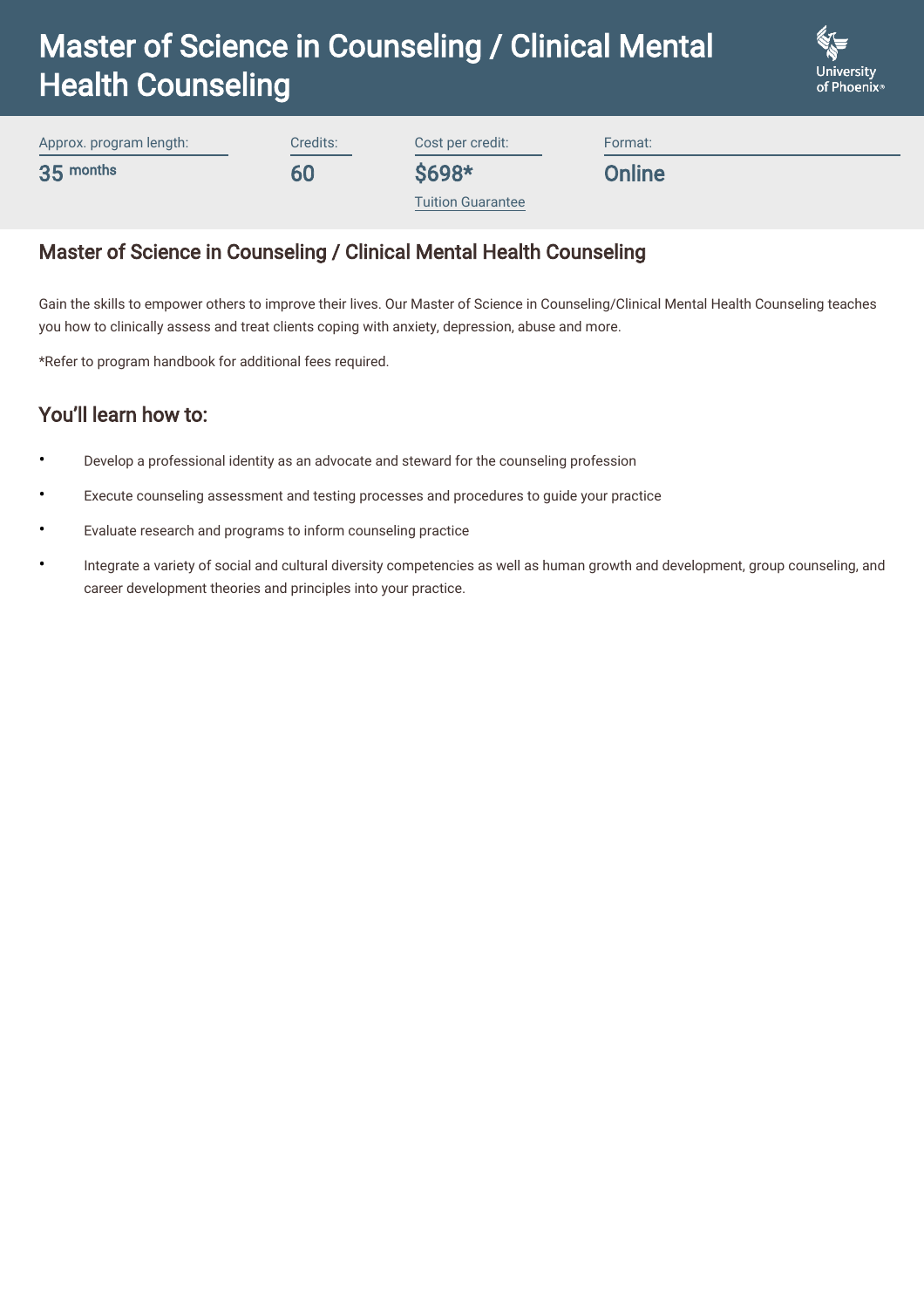## Master of Science in Counseling / Clinical Mental Health Counseling



Projected job growth:

#### 23%

According to Bureau of Labor Statistics

### What can you do with a Master of Science in Counseling/Clinical Mental Health?

An MSC/CCMH can prepare you to be a:

- Licensed Professional Counselor
- Mental Health Counselor
- Counselor

According to the [Bureau of Labor Statistics,](https://www.bls.gov/ooh/community-and-social-service/substance-abuse-behavioral-disorder-and-mental-health-counselors.htm) job growth for Substance Abuse, Behavioral Disorder, and Mental Health Counselors is projected to be much faster than average between 2020 and 2030.

BLS projections are not specific to University of Phoenix students or graduates.

Program Handbook:

[Master of Science in Counseling Program Handbook \(Campus\)](https://www.phoenix.edu/content/dam/uopx/doc/msc-ccmh-campus-program-handbook.pdf)

Assessment reports:

#### [MSC/CCMH Program Student Learning Outcome Assessment Report \(Phoenix Campus\)](https://www.phoenix.edu/content/dam/uopx/doc/CCMH-4D-Phoenix-FY2019-Final.pdf)

Program faculty listings:

[Phoenix Campus MSC/CCMH faculty](https://www.phoenix.edu/degrees/behavioral-sciences/msc-ccmh/arizona-faculty.html)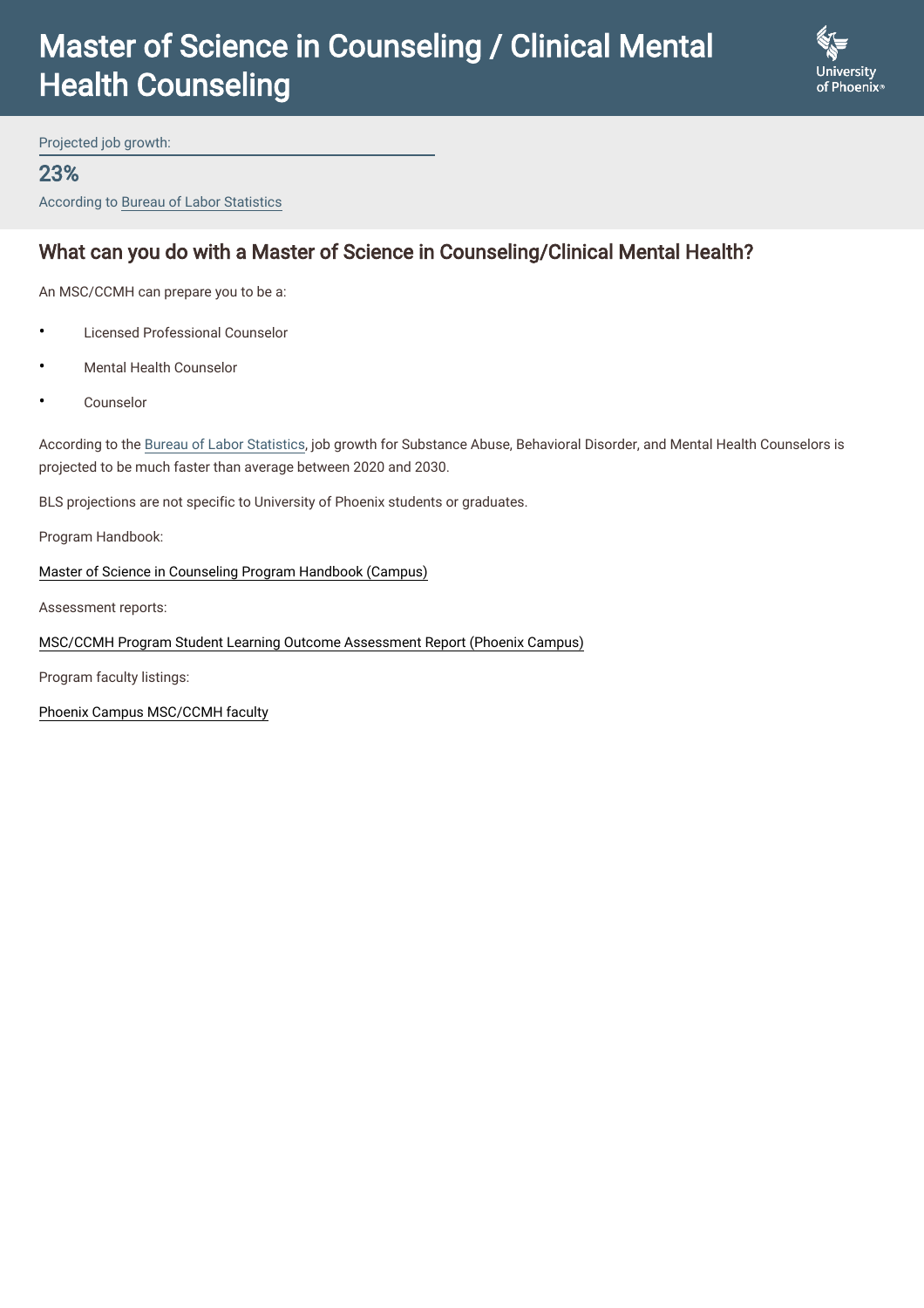## Master of Science in Counseling / Clinical Mental Health Counseling



Total credits required:

#### 60

#### Requirements and prerequisites

You'll need 60 credits to complete this Master of Science in Counseling/Clinical Mental Health. Your course schedule may vary based on transferable credits.

### 22 Core Courses

Here's where you'll pick up the bulk of your program-specific knowledge. By the time you finish these courses, you should have the confidence and skills needed in a clinical mental health environment.

- CCMH/504: Individual and Family Development Across the Life Span
- CCMH/506: Personality Theories and Counseling Models
- CCMH/515CA: Legal, Ethical, and Professional Issues in Counseling
- CCMH/510CA: Multicultural Issues in Mental Health Counseling
- CNSL/503R: Residency I
- CCMH/525: Research Methods for Mental Health Counselors
- CCMH/535: Psychometrics
- CCMH/544: Introduction to Clinical Assessment
- CCMH/548: Psychopathology: Advanced Clinical Assessment
- CCMH/551: Individual Counseling
- CCMH/558: Crisis Intervention and Trauma
- CNSL/513R: Residency II
- CMHC/551: Human Sexuality and Sex Therapy
- CCMH/522: Psychopharmacology
- CCMH/540: Career and Vocational Counseling
- CCMH/561: Dependency and Addictions
- CCMH/565: Family, Couple, and Child Counseling
- CCMH/568: Group Counseling
- CNSL/523R: Residency III
- CCMH/592: Practicum in Clinical Mental Health Counseling
- CCMH/597A: Internship A
- CCMH/597B: Internship B

#### Admissions Course

To be admitted into the program students must successfully complete [CNSL/502,](https://www.phoenix.edu/courses/cnsl502.html) Graduate Portfolio I.